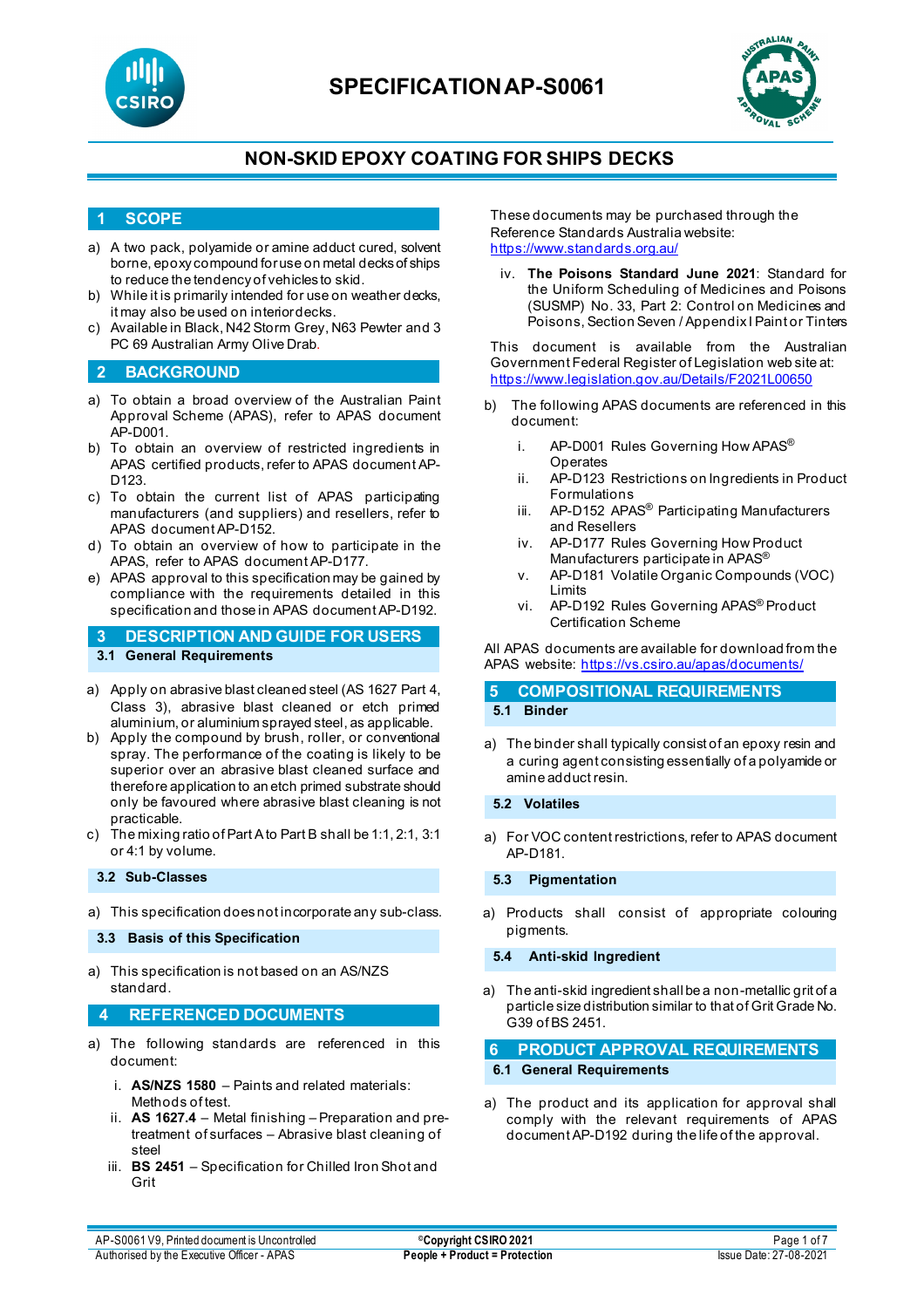



### **NON-SKID EPOXY COATING FOR SHIPS DECKS**

#### **6.2 Technical Requirements**

- a) The product shall comply with **all** the requirements of clause 13, Table 1 below.
- b) The manufacturers own quality control schedule of tests and limits shall be allowed subject to the approval of the Executive Officer (EO), APAS.
- c) On request, the EO may request the results of the tests for a batch and compare these with previous batches.
- d) Density and non-volatile content by weight (NVCW) figures for each production batch of the approved product shall be within ±3% of the actual (not theoretical) figures quoted in the original product approval submission (APAS document AP-D139).
- e) Subject to compliance with all the requirements of this specification, the level of Approval appropriate to the application shall be given to the system.

#### **6.3 Health and Safety Requirements**

- a) Shall not be a Schedule 1, Schedule 2 or Schedule 3 paint (SUSMP).
- b) The manufacturer's Safety Data Sheet (SDS) must be studied closely prior to using the product and complied with during use of the product.
- c) Since the paint contains solvent, the wet paint is flammable and should be stored away from all sources of heat or ignition. Care should be taken to avoid contact with the skin by the use of protective clothing and barrier cream.
- d) Component containers should be resealed immediately after use and good ventilation provided during use to minimise the risk of fire or explosion and the long-term toxic effects of absorption of the vapour into the lungs. A full-face air fed respirator should be used when spraying. All pumping equipment should be adequately earthed.
- e) If painting interior spaces, doors should be propped open, or ventilation assisted as the vapours are heavier than air.
- f) Products intended for sale in Australia shall comply with all the requirements of the SUSMP. Products intended for sale in other countries shall comply with all local WHS and environmental requirements.
- g) The product shall comply with all requirements of clause 6.3 and 6.4 of APAS document AP-D192.

#### **7 APPENDIX A**

**Test Method for Resistance to Salt Water and Thermal Shock**

- 
- a) Prepare the test panel as specified in Table 1, Note 2, and cure as specified in Table 2.
- b) Immerse the panel in a solution of 4% sodium chloride in distilled water for 48 hours.
- c) Immediately after immersion, subject the panel to two complete cycles of alternate exposure to a temperature of -10 ± 3°C for 24 hours, followed by a temperature of 80 ± 5°C for 24 hours.

#### **8 APPENDIX B**

#### **Test Method for Resistance to Oil**

- a) Prepare the test panel as specified in Table 1, Note 2, and cure as specified in Table 2.
- b) Immerse the panel for approximately 75% of its length in oil complying with OMD 112 for a period of 24 hours at a temperature of 50  $\pm$  5°C.
- c) After the immersion period, withdraw the panel from the oil, and wash free from oil with mineral turpentine. Allow to dry and examine.

#### **9 APPENDIX C**

#### **Test Method for Resistance to Aviation Fuel**

- a) Prepare the test panel as specified in Table 1, Note 2, and cure as specified in Table 2.
- b) Take two 1 L containers and prepare as follows:
	- i. Fill one container to a depth of 50mm with Avgas.
- ii. Fill one container to a depth of 50mm with Avtur. c) Place a panel in each container and seal providing a
- small breathing hole. Allow to stand at 16 26 °C for a period of 24 hours.
- d) Remove the panels and wash free of fuel and water with ethanol. Allow to dry and examine.

#### **10 APPENDIX D**

#### **Test Method for Resistance to Detergent Solution**

- a) Prepare the test panel as specified in Table 1, Note 2, and cure as specified in Table 2.
- b) Immerse the panel for approximately three-quarters of its length in a 1% solution of a detergent [previously DEF (AUST) 159]**<sup>1</sup>** in distilled water, for a period of 1 hour at a temperature of 16-26°C.
- c) After the immersion period, withdraw the panel from the detergent solution, rinse in running water and examine.

**NOTE1**: Replacement is subject to agreement.

#### **11 APPENDIX E**

#### **Test Method for Impact Resistance**

- a) Prepare the test panel as specified in Table 1, Note 2, and cure as specified in Table 2.
- b) Age the panel for 4 days in an oven at  $60 \pm 2^{\circ}$ C.
- c) Drop a steel ball weighing 430g (47.5mm diameter) from a height of 1.8m on to the coated side of the panel (direct impact) with the panel supported on a wooden block 25 mm thick and containing a 60cm diameter hole at the impact area.
- d) Repeat the test in another area on the uncoated side of the panel (reverse impact).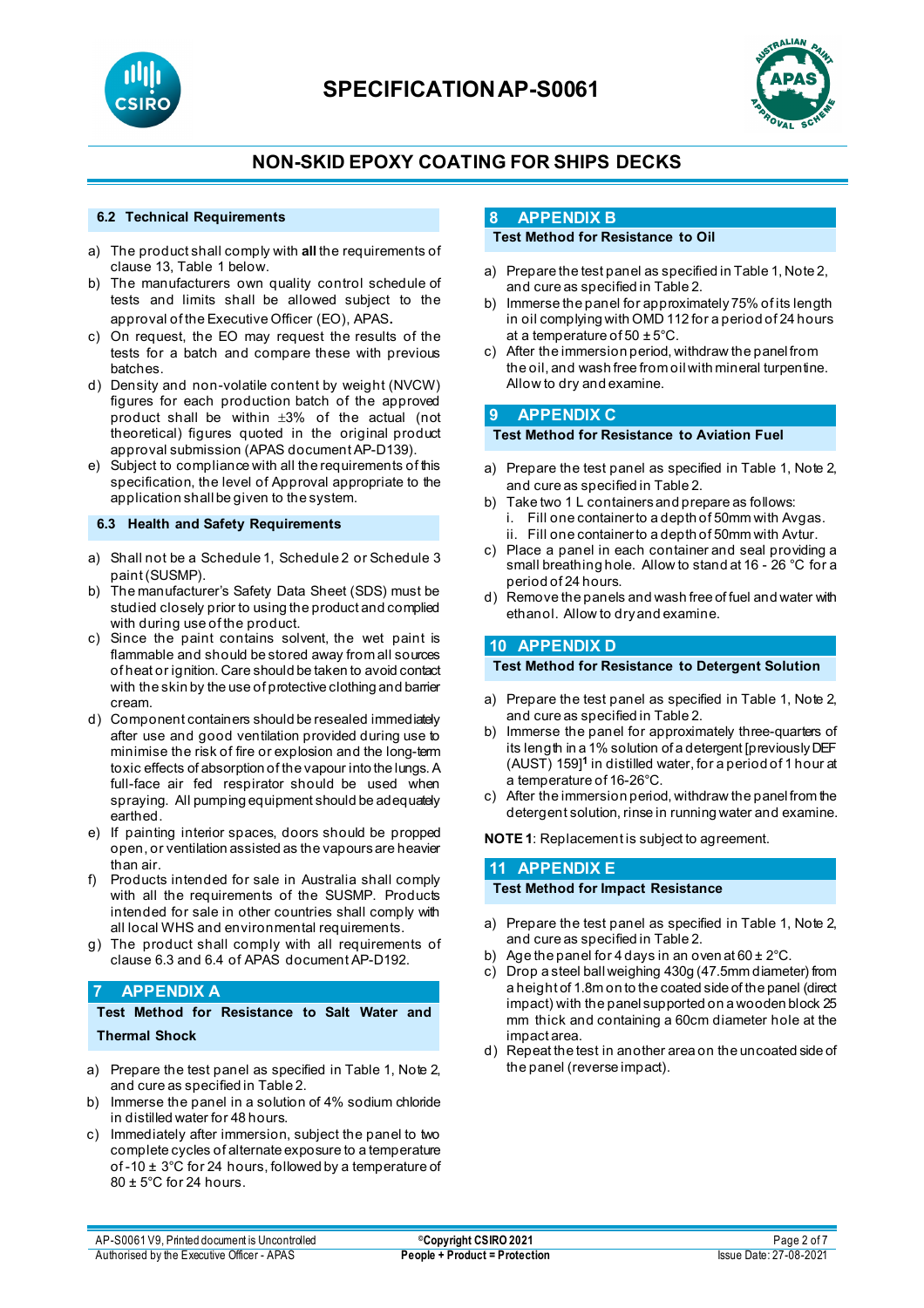



## **NON-SKID EPOXY COATING FOR SHIPS DECKS**

#### **12 APPENDIX F**

### **Test Method for Anti-skid Properties**

- a) Prepare the test panel as specified in Table 1, Note 2, and cure as specified in Table 2.
- b) Prepare two test blocks, 50 x 100 mm of rubber and leather. The rubber shall be a vulcanised compound with a hardness range of 60-80 Durometer "A" and the leather shall be vegetable-tanned sole leather sanded smooth with O grade abrasive paper.
- c) The measurement of coefficients of friction is carried out with contact surfaces:
	- a. Dry
	- b. Wet with 4% sodium chloride in distilled water
	- c. Oiled with oil complying with OMD 112
- d) Apply a load of 150 g uniformly over the test block and determine the force required to equal the static and dynamic frictional forces by attaching a spring balance to the block and pulling balance and block across the test panel. Note the force when the block is just on the point of moving (Static Friction) and when moving with constant velocity (Dynamic Friction).
- e) Repeat three times for each combination of surfaces.

### $\mu$  = F/R

where:  $\mu$ = coefficient of friction  $F =$  frictional force (N)  $R = weight of block plus load (N)$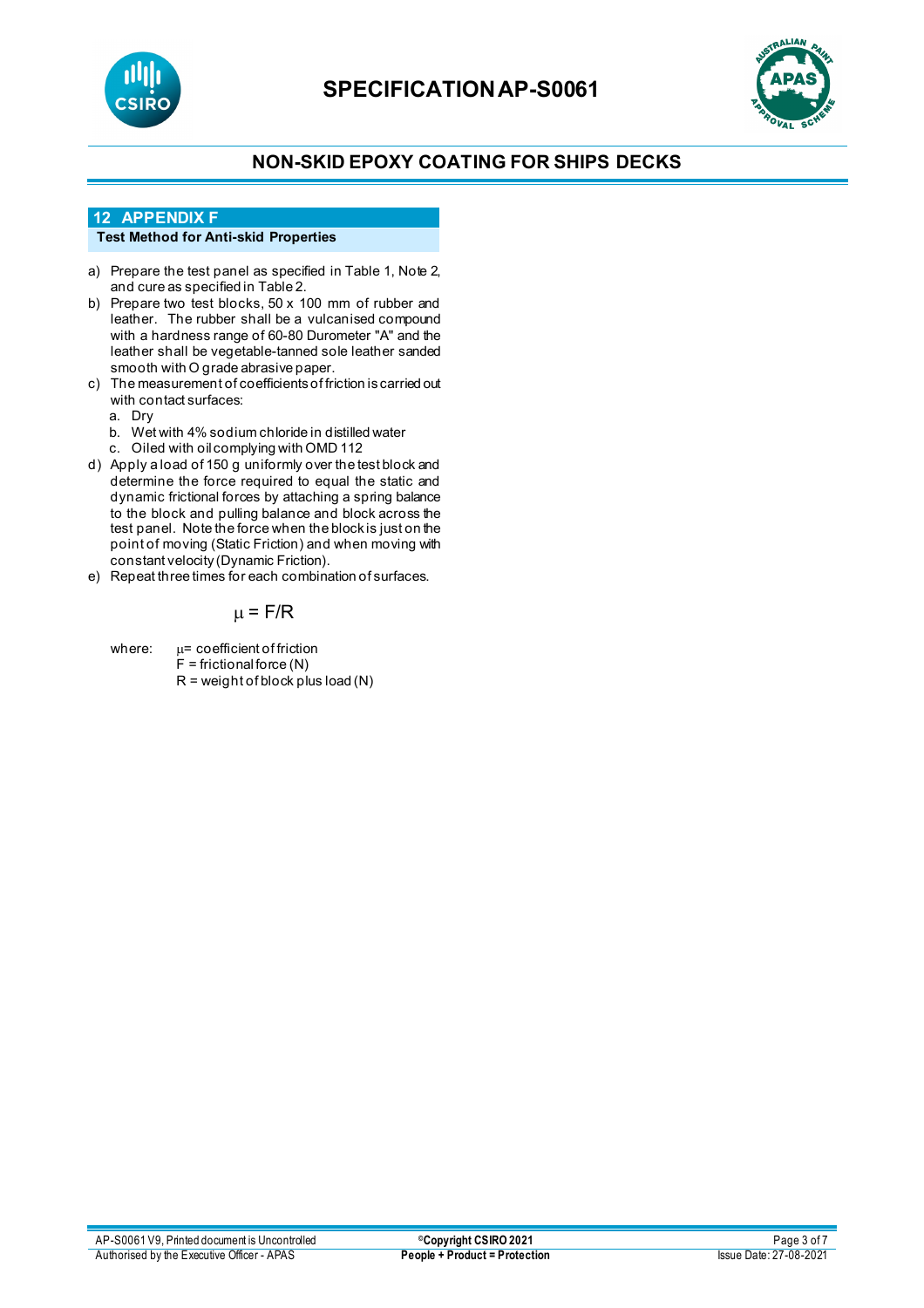



## **NON-SKID EPOXY COATING FOR SHIP DECKS**

## **13 TABLE 1: PERFORMANCE PROPERTIES**

| <b>TEST</b>                                                                           | <b>AS/NZS</b><br>1580<br><b>METHOD</b> | <b>REQUIREMENTS</b>                                                                                                                                                                                                    |  |  |
|---------------------------------------------------------------------------------------|----------------------------------------|------------------------------------------------------------------------------------------------------------------------------------------------------------------------------------------------------------------------|--|--|
| Individual Component Testing - To be carried out on both Part A and Part B components |                                        |                                                                                                                                                                                                                        |  |  |
| Preliminary examination                                                               | 103.1                                  | To be readily reincorporated. Shall be free of coarse particles, gel and<br>foreign matter.                                                                                                                            |  |  |
| Flash Point                                                                           | AS 2106                                | 15°C minimum.                                                                                                                                                                                                          |  |  |
| Consistency                                                                           | 214.1                                  | Method and result to be recorded.                                                                                                                                                                                      |  |  |
| <b>Keeping Qualities</b>                                                              | 101.4                                  | To be no gelation and the consistency is to be within $\pm 5\%$ of the<br>original value after 12 months storage under routine conditions.                                                                             |  |  |
| <b>VOC Content</b>                                                                    | <b>APAS</b><br>AP-D181                 | Refer to APAS document AP-D181 for method and limits.                                                                                                                                                                  |  |  |
|                                                                                       |                                        | If the APAS specification is not listed on AP-D181, a declaration of<br>VOC content is still required.                                                                                                                 |  |  |
| <b>Mixed Product Testing</b>                                                          |                                        |                                                                                                                                                                                                                        |  |  |
| Non-volatile Content by Volume                                                        | 301.2                                  | Minimum 70%.                                                                                                                                                                                                           |  |  |
| (Volume Solids)                                                                       |                                        | Volume solids may be determined theoretically from raw material<br>data except where solid constituents incorporate sealed air<br>voids.                                                                               |  |  |
| Thinning or Mixing Properties                                                         | 208.1                                  | Satisfactory with 10% DMS137 solvent.                                                                                                                                                                                  |  |  |
| <b>Pot Life</b>                                                                       |                                        | A 500 mL sample shall retain satisfactory application properties after<br>being kept for 4 hours in an open container at $23 \pm 2^{\circ}$ C and the<br>viscosity shall not differ from the original by more than 5%. |  |  |
| <b>Application Properties</b>                                                         |                                        |                                                                                                                                                                                                                        |  |  |
| - Brushing<br>- Rolling<br>- Spraying                                                 | 205.1<br>205.3<br>205.2                | Shall show satisfactory application properties and the dry film shall<br>have a uniform appearance.                                                                                                                    |  |  |
| Surface Dry Condition                                                                 | 401.1                                  | Maximum 8 hours.                                                                                                                                                                                                       |  |  |
| Hard Dry Condition                                                                    |                                        | Maximum 24 hours.                                                                                                                                                                                                      |  |  |
| Colour - Visual Comparison                                                            | 601.1                                  | To be an approximate match.                                                                                                                                                                                            |  |  |
| Specular Gloss                                                                        | 602.2                                  | $\geq$ 50.                                                                                                                                                                                                             |  |  |
| Finish                                                                                | 603.1                                  | The non-skid particles to be spread uniformly and well embedded in<br>the film.                                                                                                                                        |  |  |
| Infra-red Reflectance                                                                 |                                        | Australian Army Olive Drab to be 22% minimum.                                                                                                                                                                          |  |  |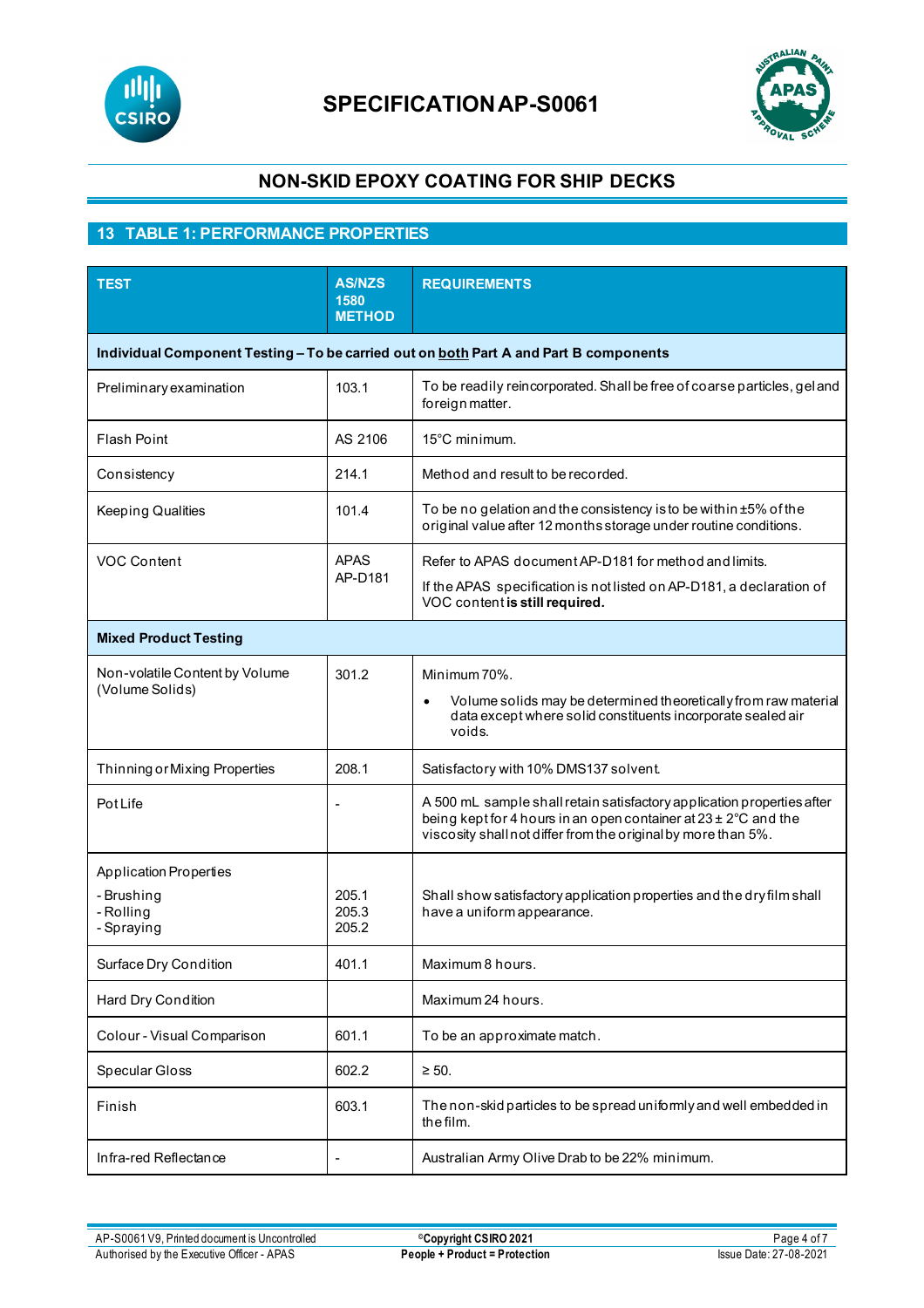



## **NON-SKID EPOXY COATING FOR SHIP DECKS**

| <b>TEST</b>                                                                   | <b>AS/NZS</b><br>1580<br><b>METHOD</b> | <b>REQUIREMENTS</b>                                                                                                                                                                                             |  |
|-------------------------------------------------------------------------------|----------------------------------------|-----------------------------------------------------------------------------------------------------------------------------------------------------------------------------------------------------------------|--|
| <b>Mixed Product Testing (Cont.,)</b>                                         |                                        |                                                                                                                                                                                                                 |  |
| Resistance to Salt water and<br><b>Thermal Shock</b>                          | Clause 7,<br>AppendixA                 | To show no signs of cracking, blistering, separation from the panel<br>nor any corrosion of the steel.                                                                                                          |  |
| Resistance to Oil                                                             | Clause 8.<br>AppendixB                 | To show no blistering, wrinkling nor other defects and not more than a<br>slight change in gloss or colour.                                                                                                     |  |
| Resistance to Aviation Fuels                                                  | Clause 9.<br>Appendix<br>C             | To show no blistering, corrosion nor other defects and no more than<br>slight softening or colour change.                                                                                                       |  |
| Resistance to Detergent                                                       | Clause 10,<br>Appendix<br>D            | To show no softening, staining, streaking nor appreciable change in<br>colour.                                                                                                                                  |  |
| Resistance to Impact                                                          | Clause 11,<br>AppendixE                | No flaking to occur over an area of 300 mm <sup>2</sup> in impact area when<br>scraped with a sharp knife and the extremities of the scraped area<br>shall be tightly adherent.                                 |  |
| Anti-skid Properties                                                          | Clause 12,<br>AppendixF                | Coefficient of friction values not to be less than those stated in Table<br>2.                                                                                                                                  |  |
| Resistance to Outdoor Weathering                                              | 457.1                                  | After 12 months at a marine site there is to be no erosion, checking,<br>cracking, rusting, flaking norblistering.<br>Minimum ratings:<br>2/3<br>Chalking<br>Colour change<br>1/2<br><b>Discolouration</b><br>3 |  |
| Recoating Properties<br>a) after 4 hours curing<br>b) after 5 days weathering | 404.1                                  | To be no lifting, cracking, wrinkling nor other defects after 7 days.<br>With no pre-treatment.<br>After first swabbing with MIBK                                                                               |  |
| <b>VOC Content</b>                                                            | <b>APAS</b><br>AP-D181                 | Refer to APAS document AP-D181 for method and limits.<br>If the APAS specification is not listed on AP-D181, a declaration<br>of VOC content is still required.                                                 |  |

### **NOTE:**

- 1: In the tests above, the dry film thickness per coat shall be 0.75 to 1.25mm.
- 2: Tinplate panels shall be prepared in accordance with AS/NZS 1580.105.2. Mild steel test panels (18 gauge) shall be prepared by abrasive blast cleaning in accordance with AS.1627, Part 4, Class 3, followed by cleaning with a stiff bristle brush.
- 3: All panels shall be coated according to the appropriate schedules laid down in Appendix A.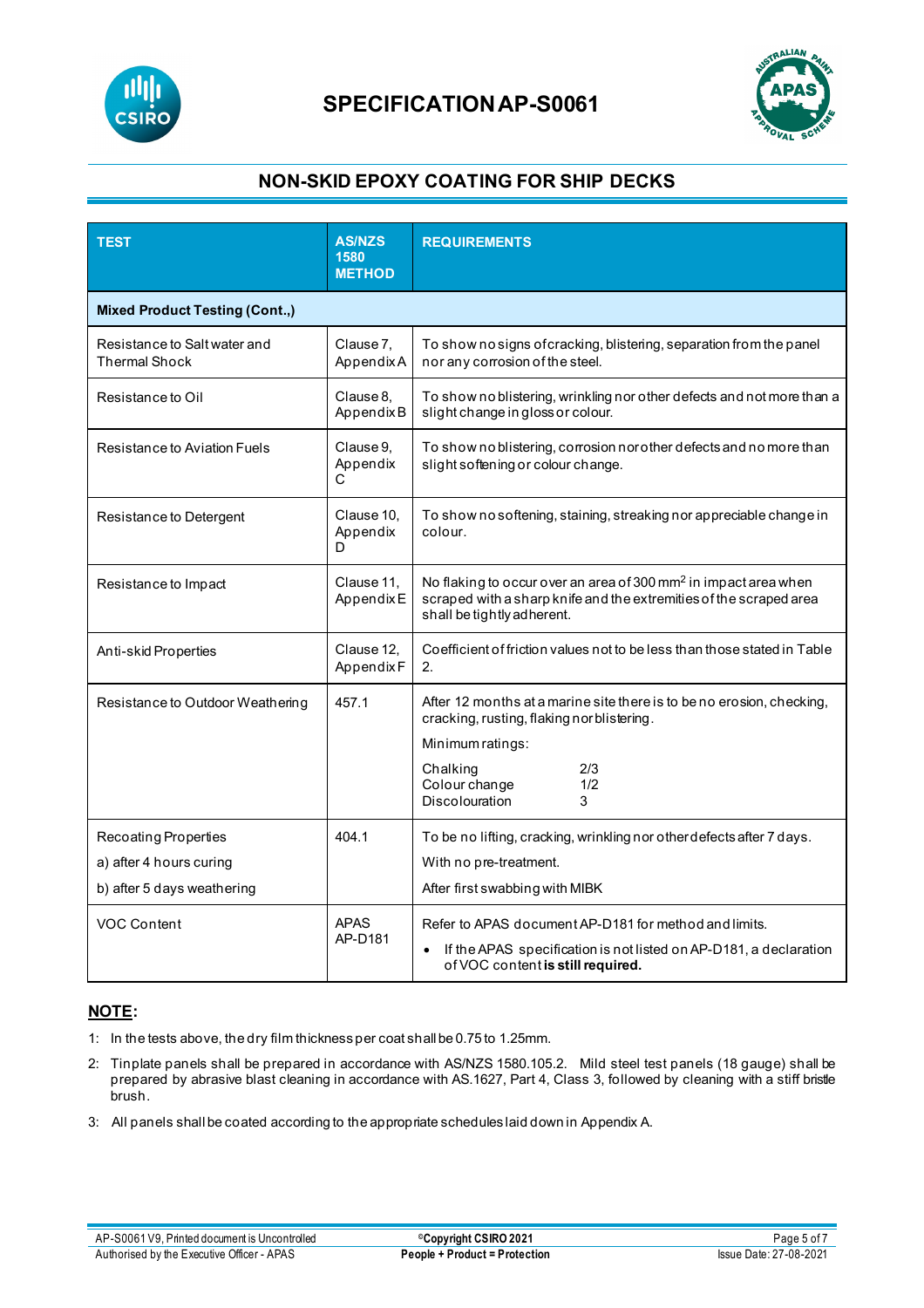



## **NON-SKID EPOXY COATING FOR SHIP DECKS**

## **14 TABLE 2: PANEL PERFORMANCE TESTS**

|                                               |                    |                   | <b>Minimum</b>   | <b>Drying Period</b>    |                          |
|-----------------------------------------------|--------------------|-------------------|------------------|-------------------------|--------------------------|
| <b>Test Name</b>                              | <b>Test Method</b> | <b>Test Panel</b> | Size (mm)        | 1st coat                | 2nd coat                 |
| Surface Dry Condition                         | 401.1              | Tinplate          | $100 \times 50$  |                         |                          |
| Hard Dry Condition                            |                    | Tinplate          | $100 \times 50$  |                         |                          |
| Resistance to Salt Water and<br>Thermal Shock | Appendix B         | Mild steel        | 150x100          | 24 hours                | 7 days                   |
| Resistance to Oil                             | Appendix C         | Mild steel        | 150x100          | 24 hours                | 7 days                   |
| Resistance to Detergent                       | Appendix D         | Mild steel        | 150x100          | 7 days                  |                          |
| Resistance to Aviation Fuels                  | Appendix E         | Mild steel        | 150x100          | 7 days                  |                          |
| Resistance to Impact                          | Appendix F         | Mild steel        | 150x100          | 24 hours                | 7 days                   |
| Anti-skid Properties                          | Appendix G         | Mild steel        | 150x100          | 7 days                  |                          |
| Resistance to Outdoor Weathering              | 457.1              | Mild steel        | 300 x 150        | 24 hours                | 7 days                   |
| Recoating Properties                          | 404.1              | Mild steel        | $300 \times 150$ | a) 4 hours<br>b) 5 days | $\overline{\phantom{0}}$ |

### **15 TABLE 3: COEFFICIENTS OF FRICTION**

| <b>Coefficient of Static Friction</b> |      |            | <b>Coefficient of Sliding Friction</b> |      |      |      |
|---------------------------------------|------|------------|----------------------------------------|------|------|------|
| <b>Condition</b>                      |      |            | <b>Condition</b>                       |      |      |      |
|                                       | Dry  | <b>Wet</b> | Oily                                   | Drv  | Wet  | Oily |
| Leather                               | 0.75 | 0.75       | $\sim$                                 | 0.50 | 0.50 | -    |
| Rubber                                | 1.00 | 0.90       | 0.70                                   | 0.80 | 0.80 | 0.40 |